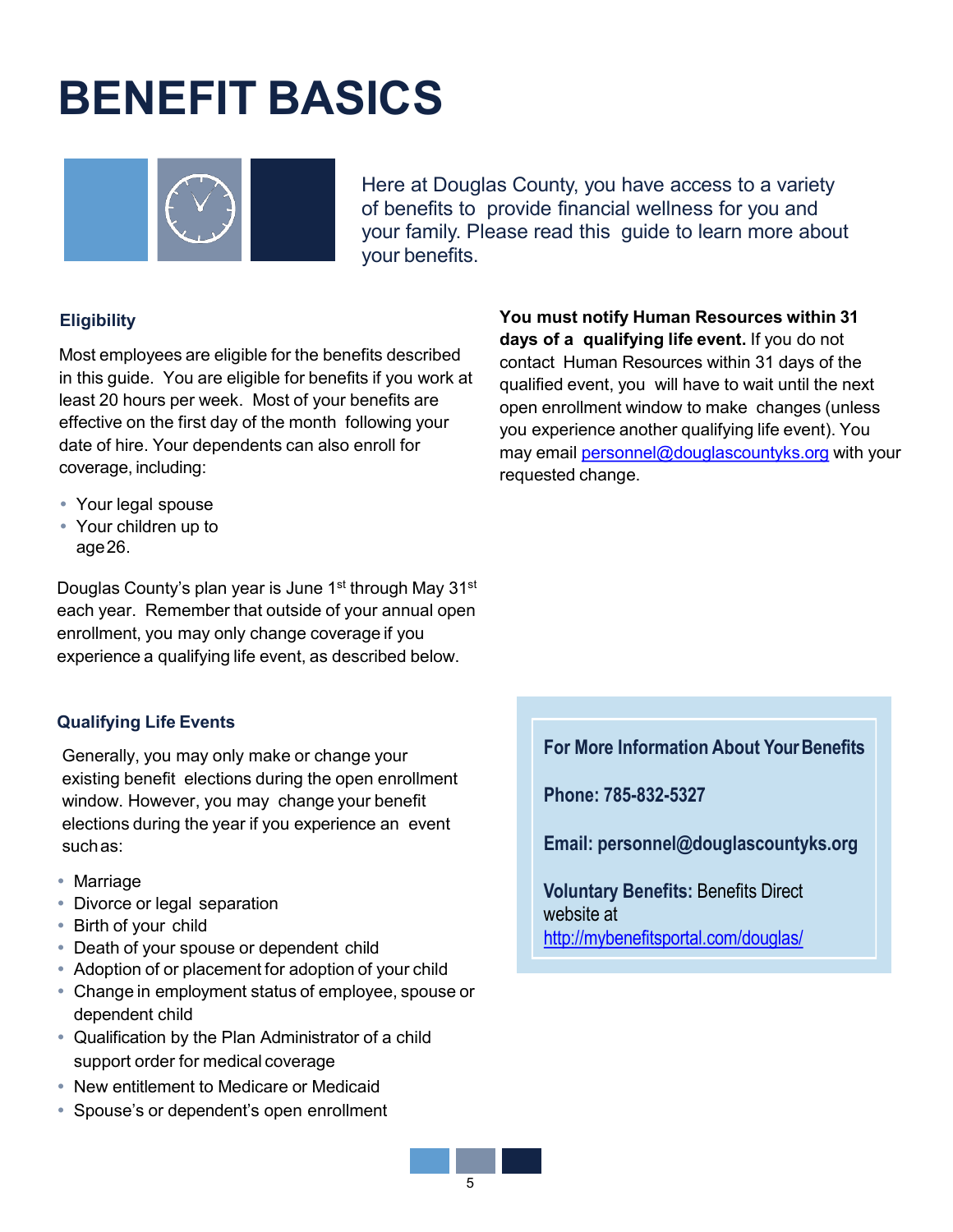### **BENEFIT COSTS**



Douglas County pays for some of your benefits and you share the cost for others, as shown below:

| <b>BENEFIT</b>                                               | <b>WHO PAYS</b>  | <b>TAX TREATMENT</b> |
|--------------------------------------------------------------|------------------|----------------------|
| Medical Coverage - Cigna/Trustmark                           | The County & You | Pretax               |
| <b>First Stop Health Telemedicine</b>                        | The County       | N/A                  |
| Dental Coverage - Delta Dental of Kansas                     | The County & You | Pretax               |
| Vision Coverage - Benefits Direct                            | You              | Pretax               |
| Basic Life Insurance (worth 1.5 times annual salary) - KPERS | The County       | N/A                  |
| Voluntary Life Insurance - KPERS                             | You              | After-tax            |
| Long Term Disability Coverage - KPERS                        | The County       | N/A                  |
| Flexible Spending Accounts - Benefits Direct                 | You              | Pretax               |
| Employee Assistance Plan - New Directions Behavioral Health  | The County       | N/A                  |
| Kansas Public Employee Retirement System (KPERS)             | The County & You | Pre federal tax      |
| Deferred Compensation - KPERS/ICMA 457                       | You              | Pretax               |
| <b>Voluntary Benefits - Benefits Direct</b>                  | You              | After-tax            |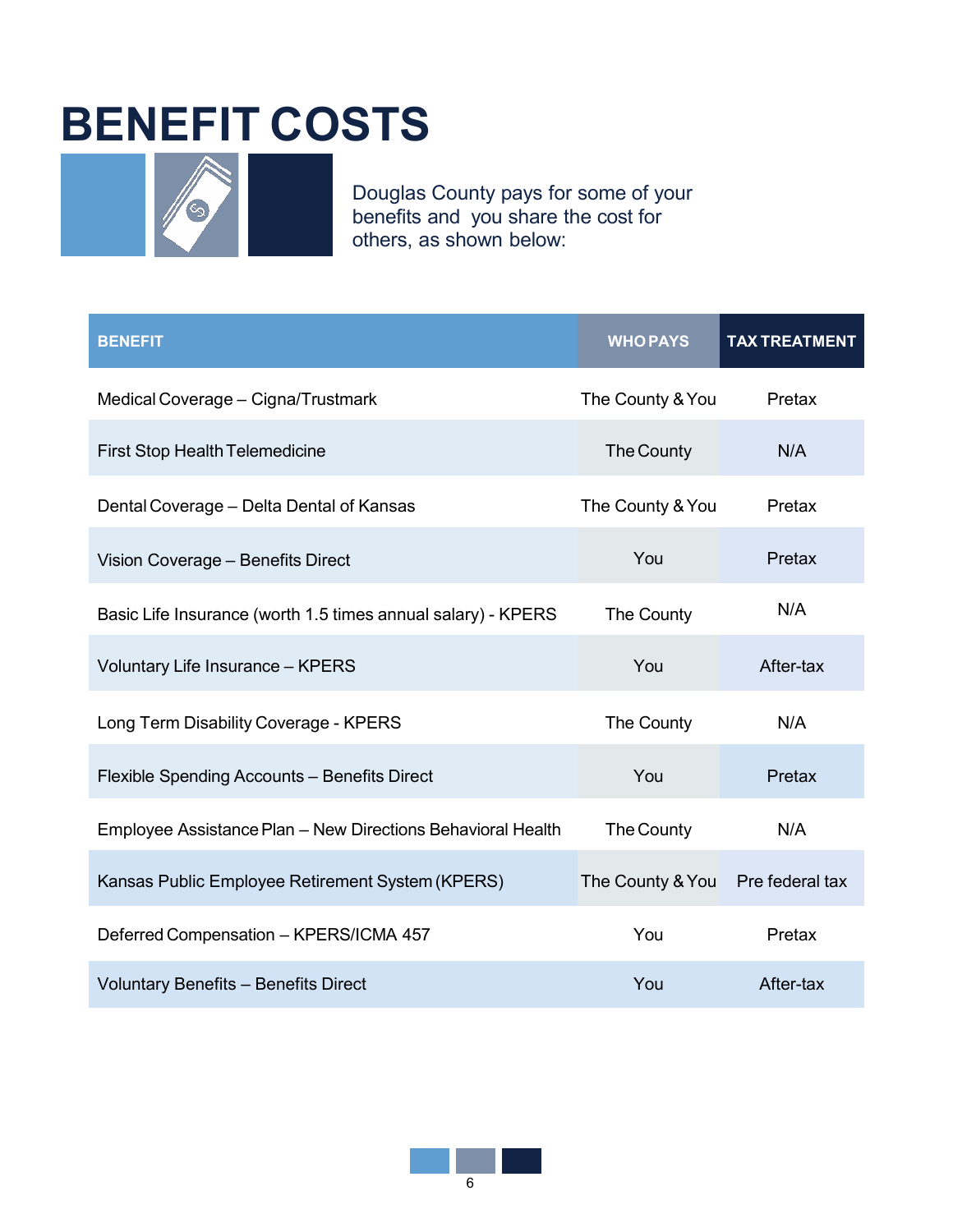### **HEALTH CARE COVERAGE**



Your health care coverage includes medical, prescription drug and dental. Detailed information about each plan is in this section. If you have questions, please contact Human Resources.

#### **Your Health Care Plan**

Douglas County's medical plan is self-insured, using Trustmark to administrator medical claims and Cigna as the plan's preferred Provider Network (PPO). Prescription drug claims are administered by Elixir services. Dental claims are administered by Delta Dental of Kansas.

#### **In/Out-of-NetworkCoverage**

The medical plan features in and out-of-network coverage; individual and family deductibles; copays; coinsurance; and out-of-pocket maximums. If you don't understand some of these terms, please refer to theGlossary.

You may use in- or out-of-network providers. You will always pay less if you see a doctor or receive services within the Cigna provider network because the plan pays more "innetwork."

#### **Deductible**

You must meet an annual deductible before the medical plan begins to cover a portion of your costs. Once the deductible is met, the medical plan begins to pay for a percentage of covered expenses (this is called coinsurance).

#### **Out-of-pocketmaximums**

An Out-of-pocket maximum applies to the plan. This is the maximum amount you will pay for health care costs in a plan year. Once you have reached the out-of-pocket maximum, the plan will fully cover eligible medical and prescription drug expenses for the rest of the plan year. **If you see an out-of network provider, you may be responsible for out-ofpocket costs considered above the "reasonable and customary" fees.**

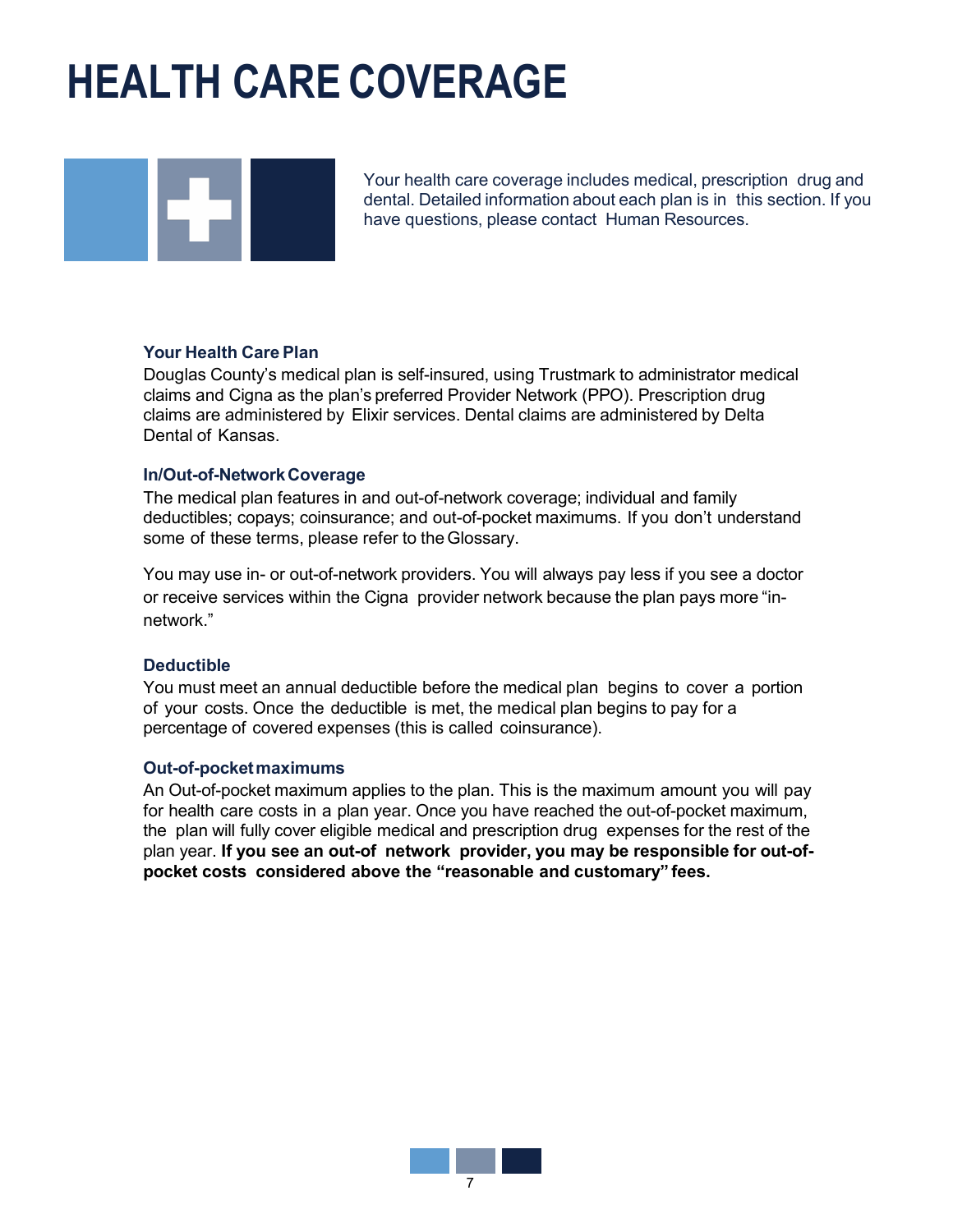### **Medical & Rx**







Services provided by the following contracted providers will be paid at the in-network rate: Douglas County Visiting Nurse, Bert Nash Mental Health, Lawrence/Douglas County Ambulance, Qualicare. Services at an in-network facility rendered by an out-of-network provider for Radiology, Pathology or Anesthesia will be paid at the in-network rate.

| <b>Plan Provision</b>                                                                                                        |                                                                       | <b>In-Network</b>                                                                                                            | <b>Out-of-network</b>                                                    |  |
|------------------------------------------------------------------------------------------------------------------------------|-----------------------------------------------------------------------|------------------------------------------------------------------------------------------------------------------------------|--------------------------------------------------------------------------|--|
| Annual Deductible - Medical (Individual/Family                                                                               |                                                                       | \$1,000/\$1,500                                                                                                              | \$1,300/\$1,950                                                          |  |
| Out-of-Pocket Maximum - Medical Individual/Family<br>(Includes medical deductible, coinsurance and copays)                   |                                                                       | \$3,200/\$5,500                                                                                                              | \$4,300/\$8,600                                                          |  |
| Lifetime Maximum                                                                                                             |                                                                       | Unlimited                                                                                                                    |                                                                          |  |
| <b>Preventive Care</b>                                                                                                       |                                                                       | 100%                                                                                                                         | 100%                                                                     |  |
| Primary Physician/Specialist Office Visit Copay                                                                              |                                                                       | 50%*<br>\$25/\$50                                                                                                            |                                                                          |  |
| Chiropractic Care - \$500 plan year maximum benefit                                                                          |                                                                       | 70% up to \$25 max benefit per<br>visit                                                                                      | 50% up to \$25 max<br>benefit per visit                                  |  |
| X-Ray and Lab                                                                                                                |                                                                       | 80%*                                                                                                                         | 50%*                                                                     |  |
| Inpatient/outpatient Hospital Services                                                                                       |                                                                       |                                                                                                                              | 50%*                                                                     |  |
| Vision Exam (\$50 maximum for purchase of eyewear)                                                                           |                                                                       | 100% - once per plan year                                                                                                    | 100% - once per plan<br>year                                             |  |
| <b>Urgent Care</b>                                                                                                           |                                                                       | \$25 copay then 80%*<br>50%*                                                                                                 |                                                                          |  |
| <b>Emergency Room Visit</b>                                                                                                  |                                                                       | \$200 copay then 80%                                                                                                         |                                                                          |  |
| <b>Hearing Aids</b>                                                                                                          |                                                                       | 80%* max benefit \$2,000 every 3 years                                                                                       |                                                                          |  |
| Prescription Drug Out-of-Pocket Maximum (Individual/Family)                                                                  |                                                                       | \$5,350/\$11,600                                                                                                             |                                                                          |  |
| <b>Retail Prescription Drugs</b><br>Generic <\$100<br>Generic >\$100<br><b>Brand Preferred</b><br><b>Brand Non-preferred</b> | 30 Day Supply<br>\$25 copay<br>\$50 copay<br>\$60 copay<br>\$80 copay | <b>Retail Prescription Drugs</b><br>Generic <\$300<br>Generic >\$300<br><b>Brand Preferred</b><br><b>Brand Non-preferred</b> | 90 Day Supply<br>\$75 copay<br>\$150 copay<br>\$180 copay<br>\$240 copay |  |
| <b>Specialty Prescription Drugs</b>                                                                                          |                                                                       | 20% Copay (\$35 minimum/\$200 maximum per fill                                                                               |                                                                          |  |
| *After Deductible has been met                                                                                               |                                                                       |                                                                                                                              |                                                                          |  |



\*Note: This is a summary only of your coverage. In-network services are based on negotiated charges; out-of-network services are based on reasonable 8 and customary (R&C) charges.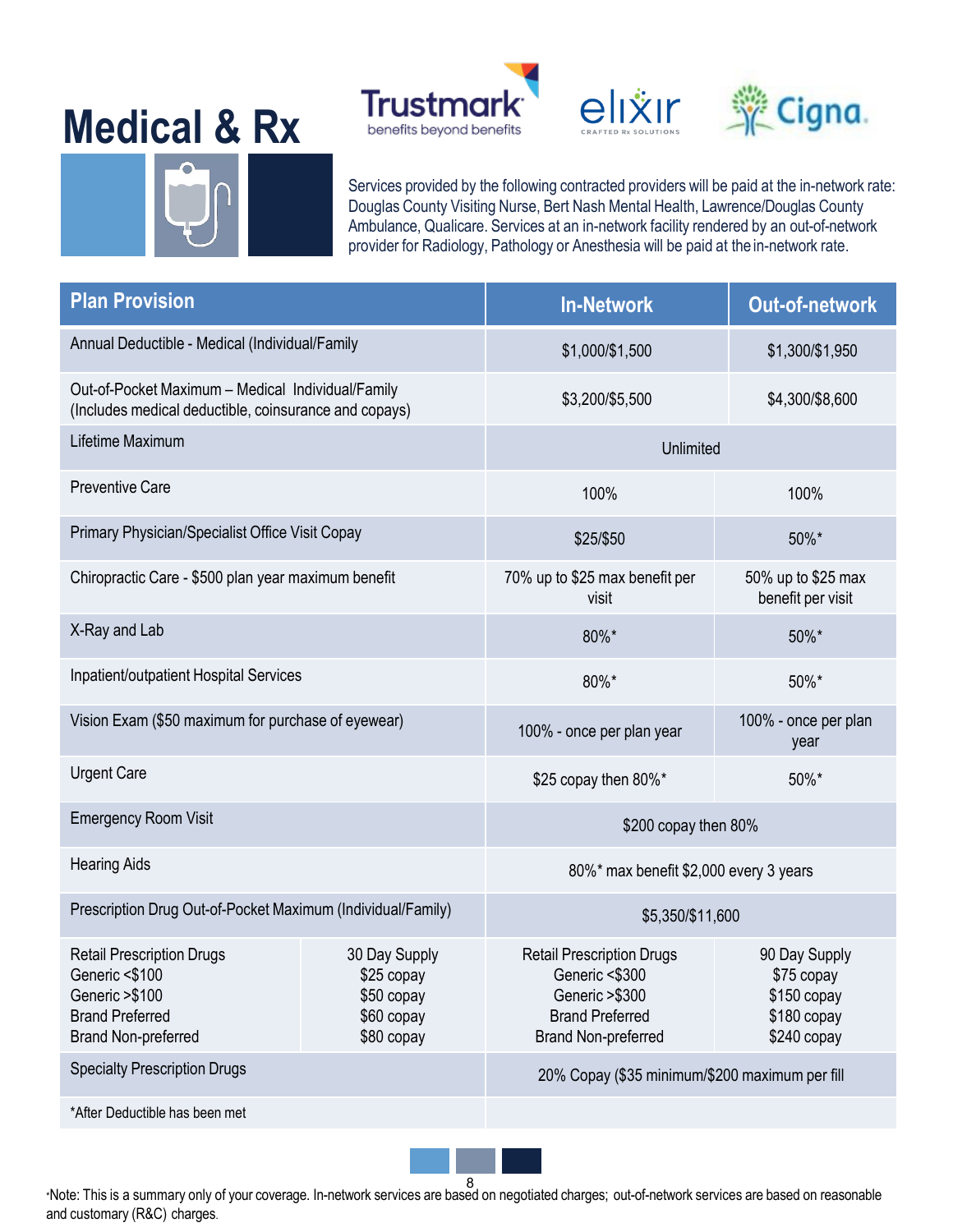

### **TELEMEDICINE**

First Stop Health will continue to provide Telemedicine benefits at no cost to you or your family members. Telemedicine can be a convenient way to get medical care for illnesses such as sore throat, cough, sinus infection, skin infections, ear aches and more.

| <b>Top Reasons to call First Stop Health</b> |                                |  |  |
|----------------------------------------------|--------------------------------|--|--|
| Sore Throat                                  | Cough                          |  |  |
| Sinus Infection                              | <b>Skin Rash</b>               |  |  |
| Eye Infection                                | Far Ache                       |  |  |
| <b>Upset Stomach</b>                         | Muscle/Joint Pain              |  |  |
| <b>Medication Refill</b>                     | <b>Urinary Tract Infection</b> |  |  |

#### **What to Expect:**

- Available 24/7/365
- No registration required, just call!
- Unlimited consultations
- U.S.- based physicians
- No copays or fees to use the service
- Physicians licensed in 49 states (AR excluded)
- 86% of calls to First Stop Health prevent unnecessary trips to doctors' offices and ERs
- Includes immediate family members
- Confidential medical dashboard with record of consultations + tools to upload and share medical records

### 1-888-691-7867 [www.fshealth.com](http://www.fshealth.com/)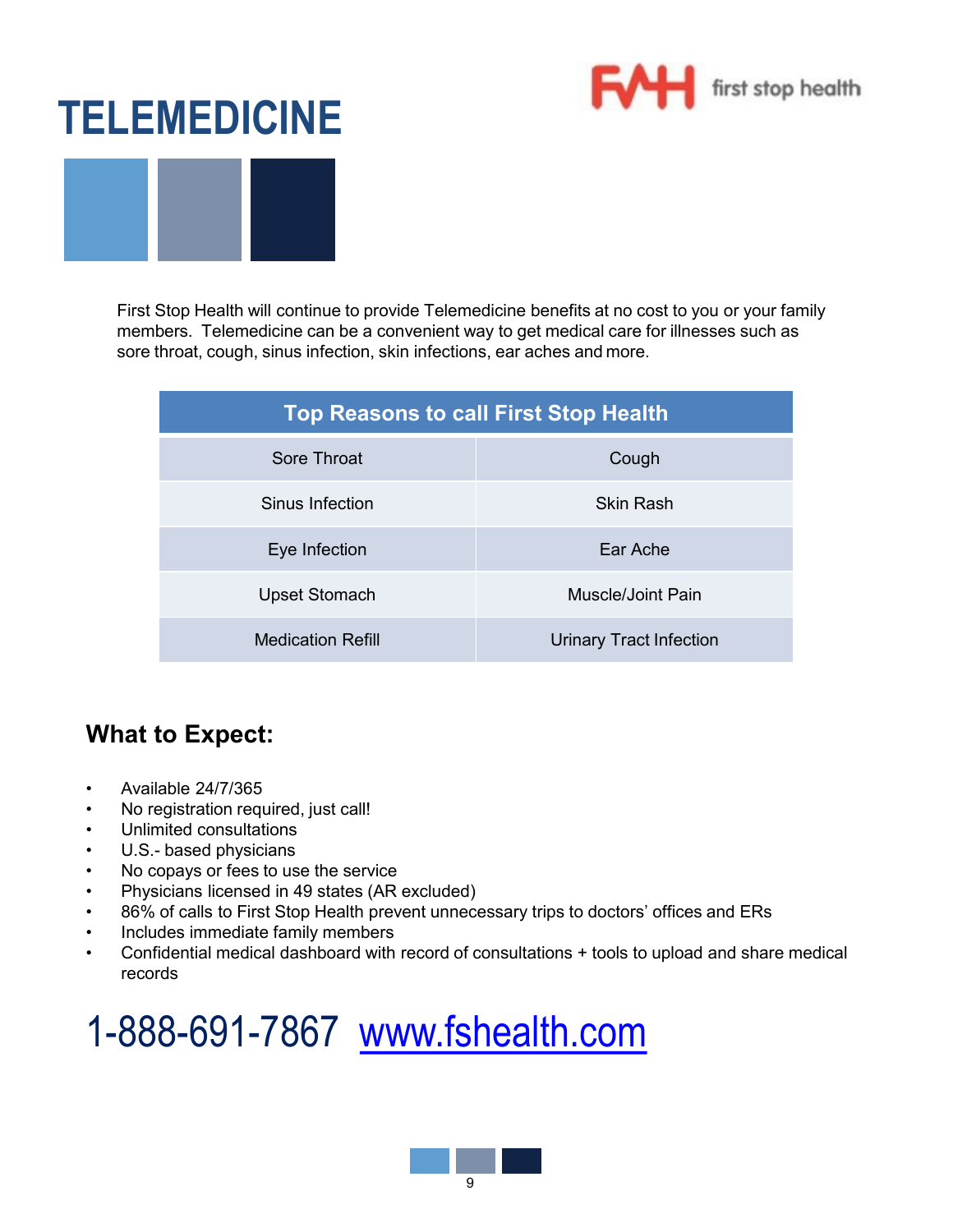### **Pharmacy Advocate Program**





Tria Health's pharmacists act as your personal medication experts and work with you and your physician to reduce the risk of medication-related problems.

Tria Health is a FREE pharmacy advocation program offered by Douglas County:

Confidential phone consultation with a pharmacist to ensure:

- Your medications aren't interacting with one another in a way that is unsafe or ineffective
- Medications control your condition the right way

Active participants in the Pharmacy Advocate Program are eligible to receive discounted copays on select medications that are used to treat the conditions targeted through the Pharmacy Advocate Program.

#### **Who can enroll?**

Any employee or family member enrolled in the Douglas County Medical/Rx plan who:

- Takes multiple medications or
- Has at least one chronic condition

**Active participants will receive FREE generics and 50% off select brand medications**.

#### **Targeted Conditions:**

• Asthma/COPD • Chronic Pain

• Heart Disease

• High Cholesterol • Mental Health

• High Blood Pressure

• Diabetes

• Migraines • Osteoporosis

#### **1. Enroll Online**

#### **[triahealth.com/enroll](http://triahealth.com/enroll)**

*You may request a paper enrollment form by calling the Tria Help Desk at 888-799-8742.*

**Getting Started in the Pharmacy Advocate Program:**

*After you enroll, Tria will call you to schedule an appointment to speak with a Tria pharmacist.*

**2. Speak with Your Tria Health Pharmacist**

Confidentially speak one-on-one with a Tria pharmacist to review all of your medications (including over-the-counter and herbal supplements).

**3. Personalized Resources for You**

Receive a summary of recommendations that were made by your Tria pharmacist and a pocket-sized "Tria Med Card" to help you keep track of your medications.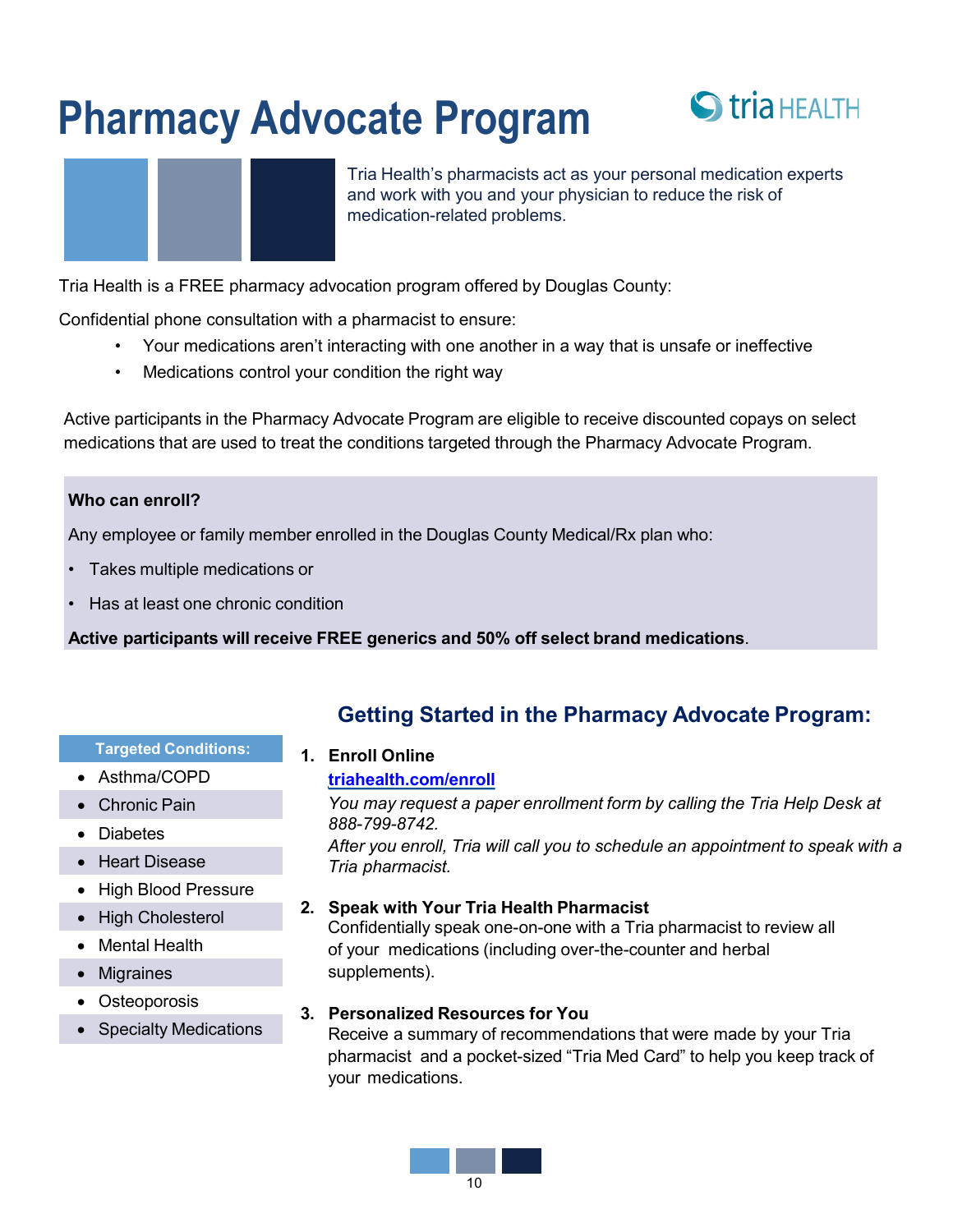### **DENTAL PLAN**

Your dental plan provides coverage for routine exams and cleanings and pays for a portion of other services, as shown in the chart below.

It's important to have regular dental exams and cleanings so problems are detected before they become painful—and expensive. Keeping your teeth and gums clean and healthy will help prevent most tooth decay and periodontal disease, and is an important part of maintaining your medical health. Dependent children are eligible for coverage to the end of the month in which they reach age 26. You have a choice of one dental plan. This chart below outlines plan design:

| <b>PROVISION</b>                                                                                       | <b>COVERAGE</b>     |
|--------------------------------------------------------------------------------------------------------|---------------------|
| <b>Annual deductible</b><br><b>Individual/Family</b>                                                   | \$50/\$150          |
| <b>Annual Maximum per person</b>                                                                       | \$1,250             |
| <b>Diagnostic and Preventive, to include</b><br>cleanings, fluoride treatments, sealants and<br>x-rays | 100%, no deductible |
| <b>Basic Services to include fillings,</b><br>periodontics, scaling and root planning                  | $80\%$ *            |
| <b>Major Services to include crowns, bridges,</b><br>full and partial dentures                         | $50\%$ *            |
| Orthodontia (Child only up to age 26)                                                                  | <b>None</b>         |
| *After annual deductible                                                                               |                     |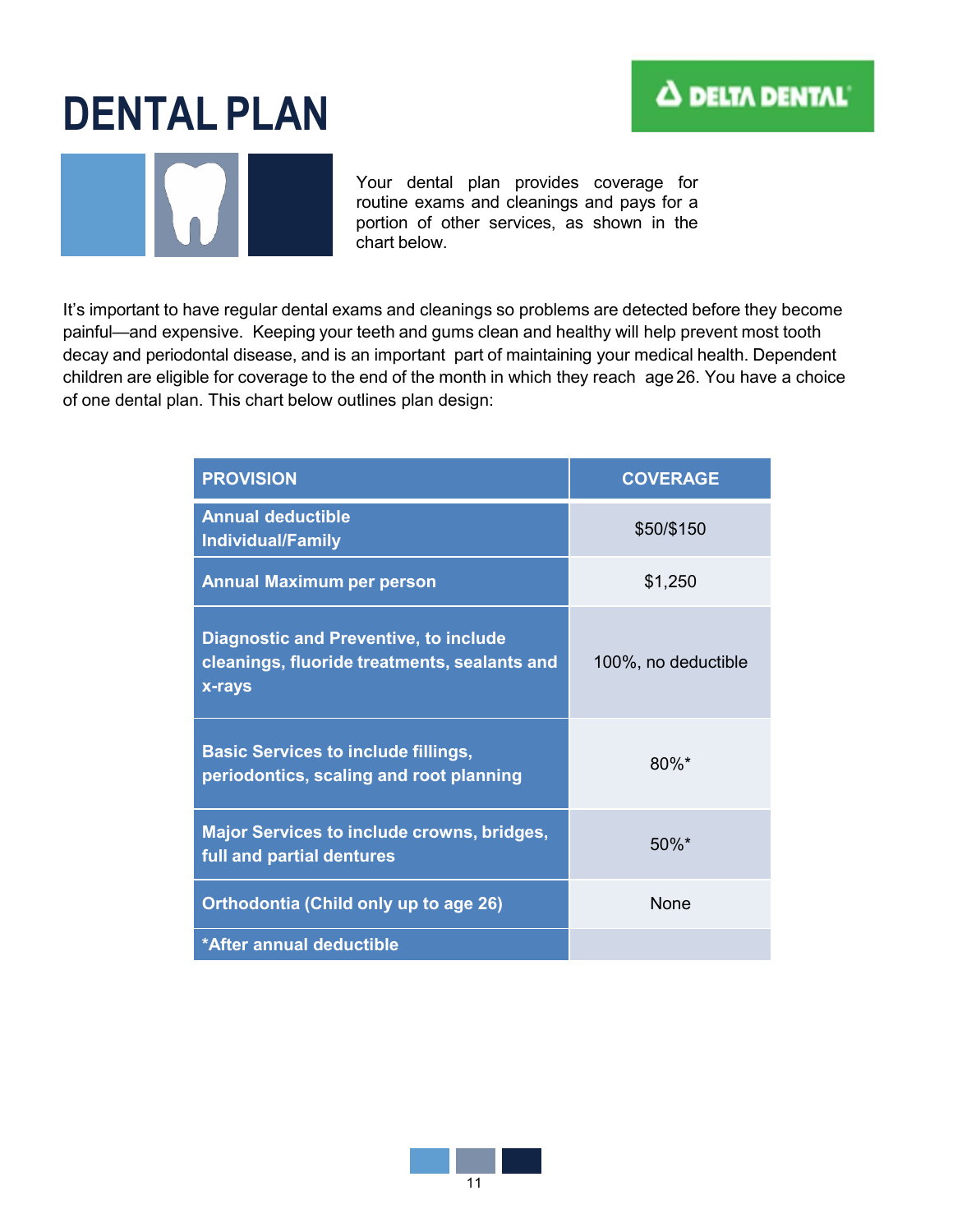### **Employee and County Contributions**



Douglas County contributes the majority of the total contribution amount to the plan. Employees pay portion of the cost through pre-tax payroll deductions. Contributions are deducted on a semi-monthly basis.

| <b>Medical and Dental Per Pay Check</b><br><b>Contributions</b><br>June 1, 2021 - May 31, 2022<br>(No change to EE) |                  |                |  |  |
|---------------------------------------------------------------------------------------------------------------------|------------------|----------------|--|--|
| Coverage<br><b>Tier</b>                                                                                             | Employee<br>Cost | County<br>Cost |  |  |
| <b>Employee Only</b>                                                                                                | \$40             | \$366          |  |  |
| Employee + 1                                                                                                        | \$158            | \$636          |  |  |
| Family                                                                                                              | \$226            | \$909          |  |  |

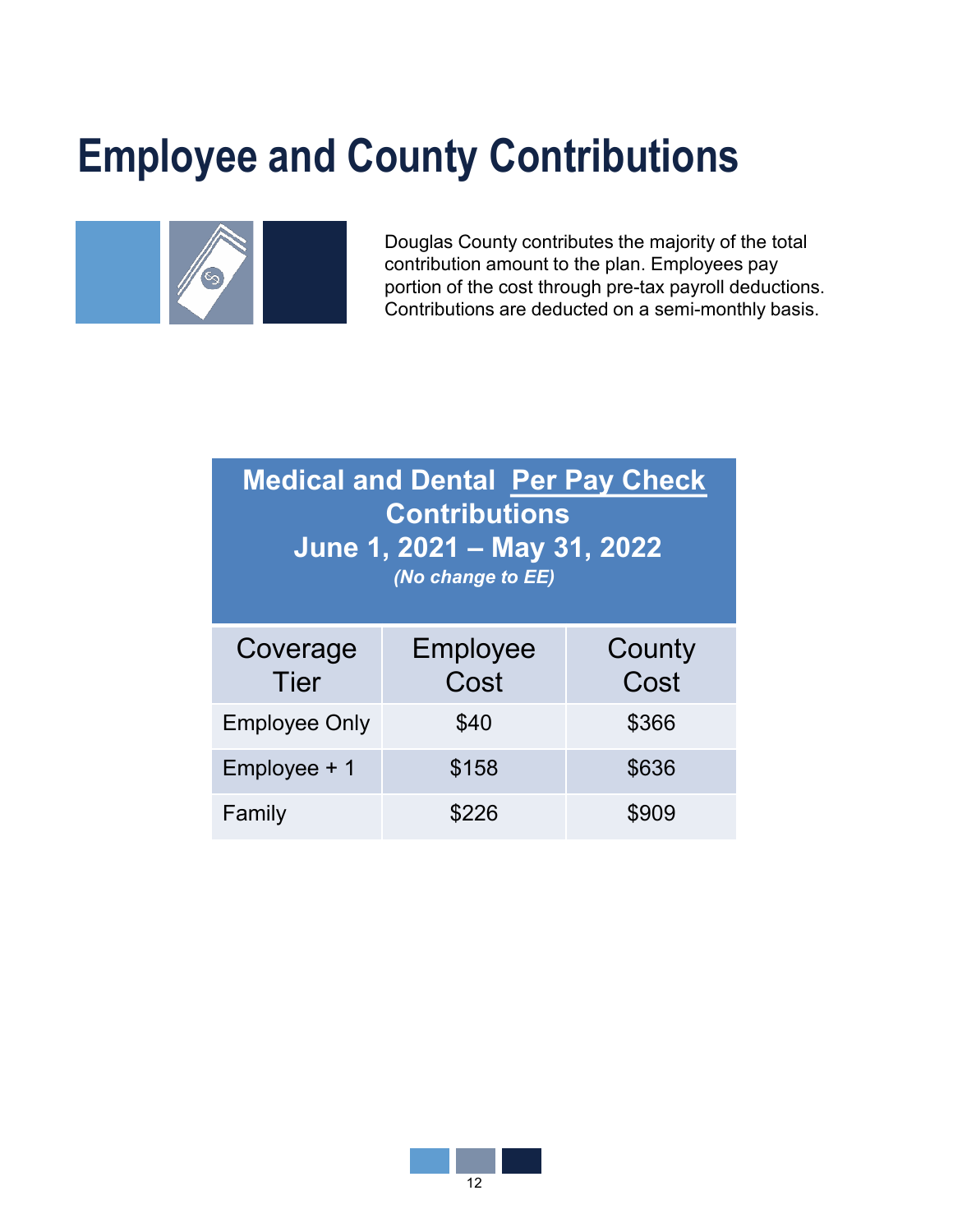

### **EMPLOYEE ASSISTANCE PROGRAM**



**If you find yourself in need of some professional support to deal with personal, work, financial or family issues, your Employee Assistance Program (EAP) can help.**

#### **Your Employee Assistance Program**

You and your immediate family (spouse or domestic partner, dependent children, parents and parents-in-law) can use the EAP for help with:

- Marriage and family problems
- Job-related issues
- Stress, anxiety and depression
- Parent and child relationships
- Legal and financial counseling
- Identity theft counseling
- Financial planning
- Various other related issues

#### **Provided to you at no cost.**

If you need help or guidance, call a New Directions Behavioral Health counselor at **800-624-5544** or visit eap.ndbh.com

Enter company login code:

**douglas-county**

### **Free, Confidential Service**

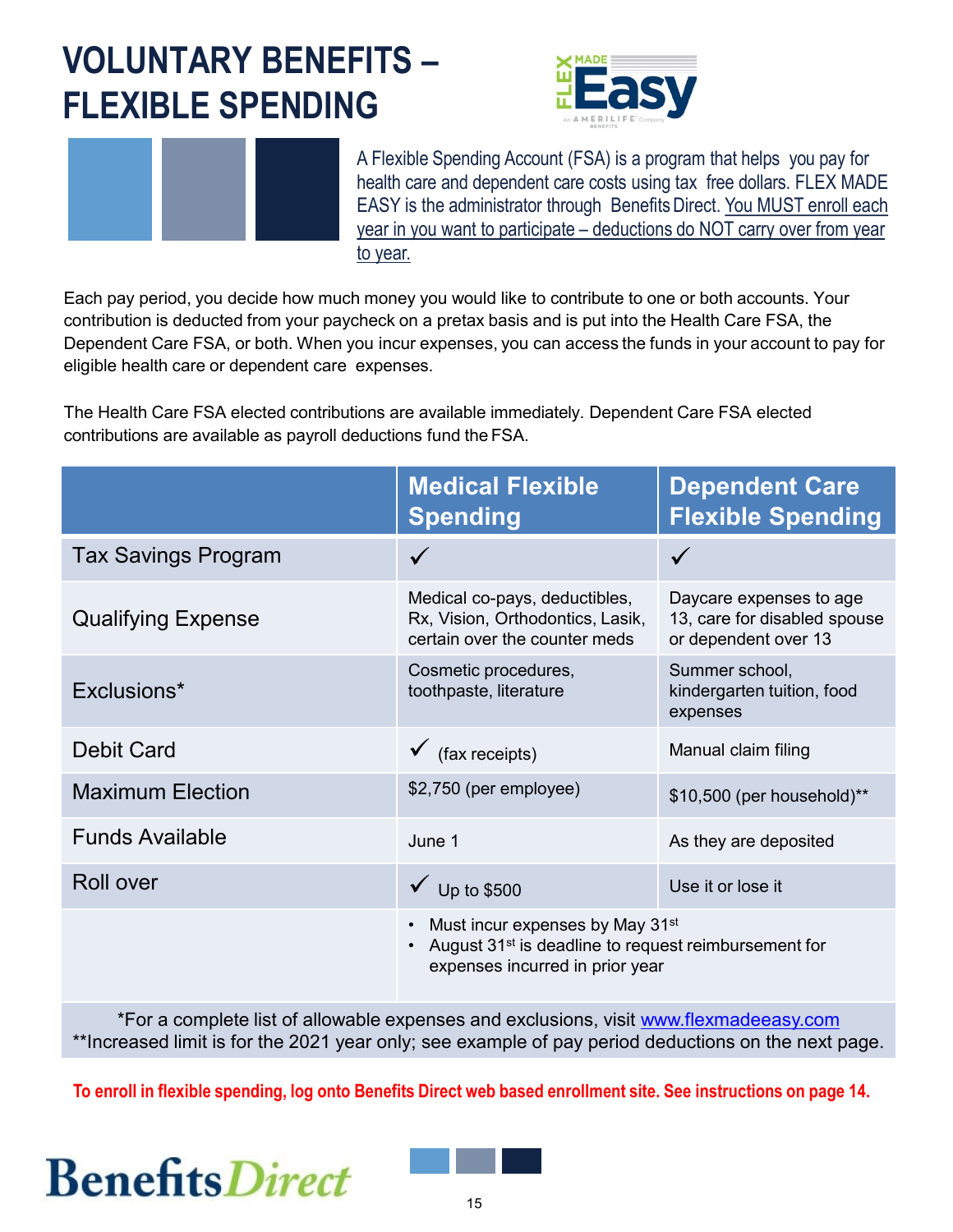### **VOLUNTARY BENEFITS – FLEXIBLE SPENDING**





A Flexible Spending Account (FSA) is a program that helps you pay for health care and dependent care costs using tax free dollars. FLEX MADE EASY is the administrator through Benefits Direct. You MUST enroll each year in you want to participate – deductions do NOT carry over from year to year.

The IRS has TEMPORARILY increased the contribution limit to the DEPENDENT CARE flexible spending plan. This limit is good for the 2021 calendar year only. If you elect the full \$10,500 for our plan year starting June 1, 2021, the higher deduction will only go through December 2021.

Because our plan year is not a calendar year, you'll have to calculate how much you contributed from Jan – May 2021. Deduct that amount from the \$10,500.

Example: 2020-2021 Plan Year Election \$5,000 Per Pay Period = \$208.33 Contribution from Jan – May 2021 (10 pay periods) \$2,083.33

2021-2022 Plan Year Election \$10,500  $$10,500 - $2,083.33 = $8,415.67$ 14 pay periods June – Dec 2021 \$8,415.67 / 14 = \$601.19 per pay

Per pay period deduction would then go to \$208.33 for Jan – May 2022 (end of the plan year) for 10 pay periods for a total contribution of \$2,083.33.

If the IRS extends the increased contribution limit past Dec 2021, participants will be notified accordingly.

**To enroll in flexible spending, log onto Benefits Direct web based enrollment site. See instructions on page 14.**

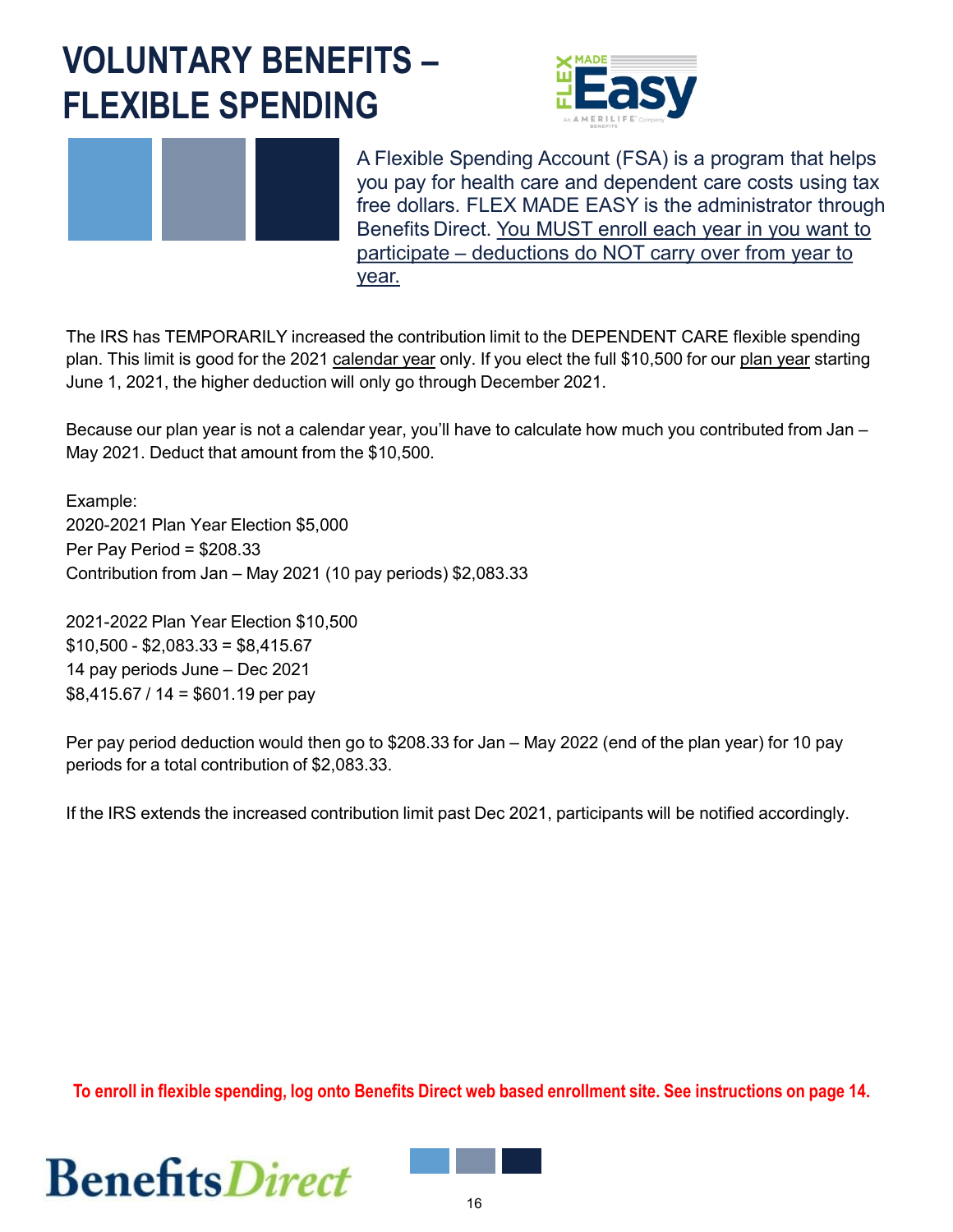

### **VOLUNTARY BENEFITS - VISION**



Your vision plan pays for all or a portion of the cost of an eye exam and materials, to include, glasses or contact lenses. **Coverage for eye exams is provided under the medical plan.**

Your vision plan is provided through VSP. It provides coverage of an eye exam once a year, materials for the cost of glasses or contact lenses. You can see in- or out-of-network providers; however, you always save money if you see in-network providers.

| <b>BENEFIT</b>                                                                                                                          |                                               | <b>IN-NETWORK</b>                                                                                                                                                                                                  |                                                                         |  |
|-----------------------------------------------------------------------------------------------------------------------------------------|-----------------------------------------------|--------------------------------------------------------------------------------------------------------------------------------------------------------------------------------------------------------------------|-------------------------------------------------------------------------|--|
| <b>Exam</b>                                                                                                                             |                                               | \$10 copay                                                                                                                                                                                                         |                                                                         |  |
| <b>Prescription Glasses</b>                                                                                                             |                                               |                                                                                                                                                                                                                    | $$25$ copay                                                             |  |
| <b>Frequency</b><br><b>Exam</b><br><b>Lenses</b><br><b>Frames</b>                                                                       |                                               |                                                                                                                                                                                                                    | Every plan year<br>Every plan year<br>Every other plan year             |  |
| <b>Frames</b>                                                                                                                           |                                               | \$130 allowance for a wide selection of frames<br>$\bullet$<br>\$150 allowance for featured frame brands<br>$\bullet$<br>2% savings on the amount over your allowance<br>$\bullet$<br>\$70 Walmart frame allowance |                                                                         |  |
| <b>Lenses</b><br><b>Single vision lenses</b><br><b>bifocal lenses</b><br>trifocal lenses                                                |                                               |                                                                                                                                                                                                                    | Covered 100%<br>Covered 100%<br>Covered 100%                            |  |
| <b>Lens Enhancements</b><br><b>Standard progressive lenses</b><br><b>Premium progressive lenses</b><br><b>Custom progressive lenses</b> |                                               | \$55<br>\$95-\$105<br>\$150-\$175                                                                                                                                                                                  |                                                                         |  |
| <b>Elective contact lenses in lieu of glasses</b>                                                                                       |                                               | Up to \$130 allowance<br>(copay doesn't apply)                                                                                                                                                                     |                                                                         |  |
|                                                                                                                                         | Employee<br>Employee+1<br>Employee & Children |                                                                                                                                                                                                                    | <b>Voluntary Vision Monthly Premium</b><br>\$7.78<br>\$13.84<br>\$14.13 |  |

### **BenefitsDirect**



**Family** \$22.79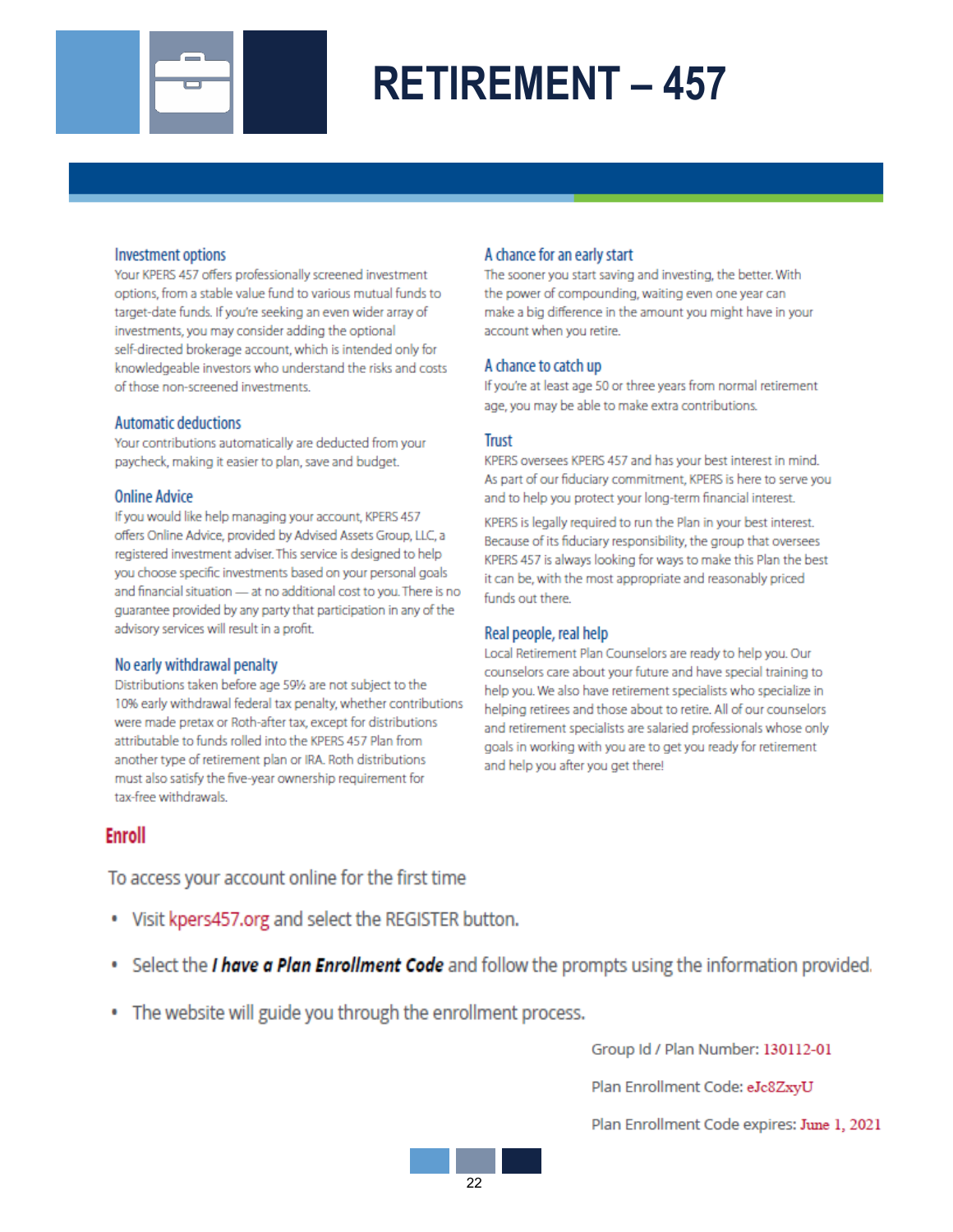### **Pharmacy Advocate Program**



with a



Tria Healths pharmacists act a your personal medication experts and workwithyou and your physician treduce the risk of medication related problems.

Tria Health is a FREE pharmacy advocation program offered by Douglas County:

Confidential phone consultation with a pharmacist to ensure:

Your medications arent interacting with one another in a way that is unsafe or ineffective Medications control your condition the right way

Active participants ithe Pharmacy Advocate Program are eligible receive discounted copays on select medications that are used to treat the conditions targeted through trearmacy Advocate Program.

Who can enroll

Any employee or family member enrolled in the Douglas County Medical/Rx plan who:

Takes multiple medications or

Has at least one chronic condition

Active participants will receive FREE generics and 50% off select brand medications

| <b>Hargeted Conditions:</b> | Enroll Online                                                                                     |
|-----------------------------|---------------------------------------------------------------------------------------------------|
| x Asthma/COPD               | triahealth.com/enroll                                                                             |
| x ChronicPain               | You may request a paper enrollment form by calling the Tria Help Desk at                          |
| <b>x</b> Diabetes           | 888-799-8742.                                                                                     |
| x Heart Disease             | After you enroll, Tria will call you to schedule an appointment to speak with<br>Tria pharmacist. |
| x High Blood Pressure       |                                                                                                   |
| y Ujah Chalastaval          | 2. Speak with Your Tria Health Pharmacist                                                         |

Confidentially speak onen-one with a Tria pharmacist to review all of your medications (including ovene-counter and herbal supplements).

Getting Started in the Pharmacy Advocate Program:

3. Personalized Resources for You Receive a summary of recommendations that wermede by your Tria pharmacistand a pocketsized "Tria MedCard" to help youkeep track of your medications.

- $x$
- $x \mid$
- **x High Cholesterol**
- **x MentalHealth**
- x Migraines
- x Osteoporosis
- **x Specialty Medications**